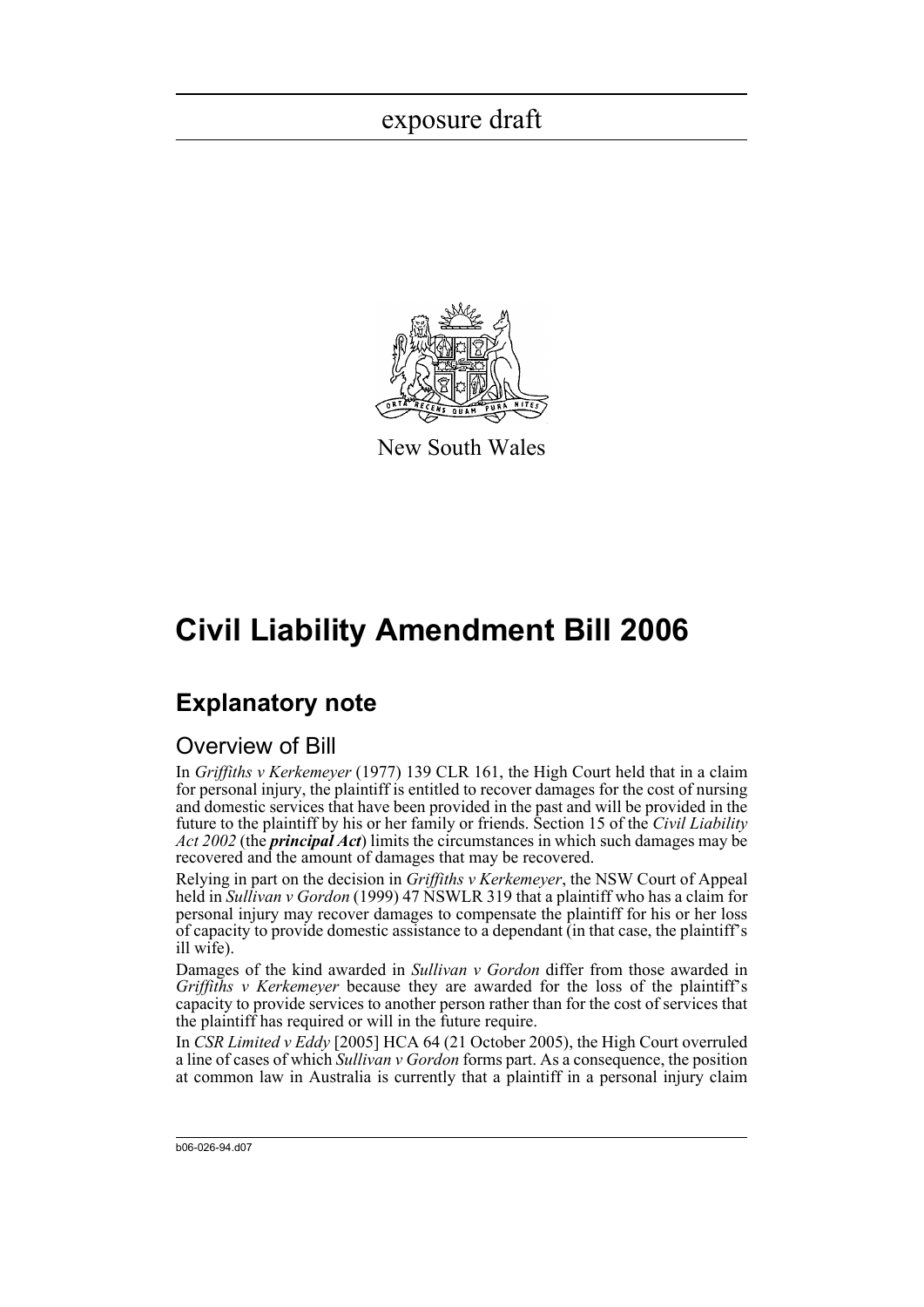Civil Liability Amendment Bill 2006

Explanatory note

cannot recover special damages to compensate the plaintiff for the loss of the plaintiff's capacity to provide domestic services to his or her dependants.

The object of this Bill is to amend the principal Act:

- (a) to enable certain claimants who have personal injury claims (including in respect of motor accidents and dust-related conditions) to recover damages for the loss of their capacity to provide gratuitous domestic services to their dependants, and
- (b) to provide a cap on the hourly rate for calculating the amount of *Griffiths v Kerkemeyer* damages that claimants with personal injury claims in respect of dust-related conditions may recover.

## Outline of provisions

**Clause 1** sets out the name (also called the short title) of the proposed Act.

**Clause 2** provides for the commencement of the proposed Act on the date of assent to the proposed Act.

**Clause 3** is a formal provision that gives effect to the amendments to the principal Act set out in Schedule 1.

**Clause 4** repeals the proposed Act on the day following the day on which it commences. Section 30 of the *Interpretation Act 1987* provides that the repeal of an Act does not affect any amendment previously made by the repealed Act.

## **Schedule 1 Amendments**

**Schedule 1 [8]** inserts a new section 15A in the principal Act. The new section provides for a cap on the hourly rate for calculating the amount of *Griffiths v Kerkemeyer* damages that may be awarded in respect of personal injury for dust-related conditions to which section 11 of the *Dust Diseases Tribunal Act 1989* applies.

The cap is the same hourly rate provided in section 15 of the principal Act. However, section 15 does not currently extend to the calculation of *Griffiths v Kerkemeyer* damages in proceedings involving dust-related conditions. The cap provided by section 15 is calculated at an hourly rate of one-fortieth of the amount per week comprising the amount estimated by the Australian Statistician as the average weekly total earnings of all employees in New South Wales for the relevant quarter for the injury concerned.

**Schedule 1 [9]** enables a court in certain circumstances to award damages of the kind recognised by the Court of Appeal in *Sullivan v Gordon*. The proposed section provides that a court may award damages to a claimant for any loss of the claimant's capacity to provide gratuitous domestic services to the claimant's dependants, but only if the court is satisfied that: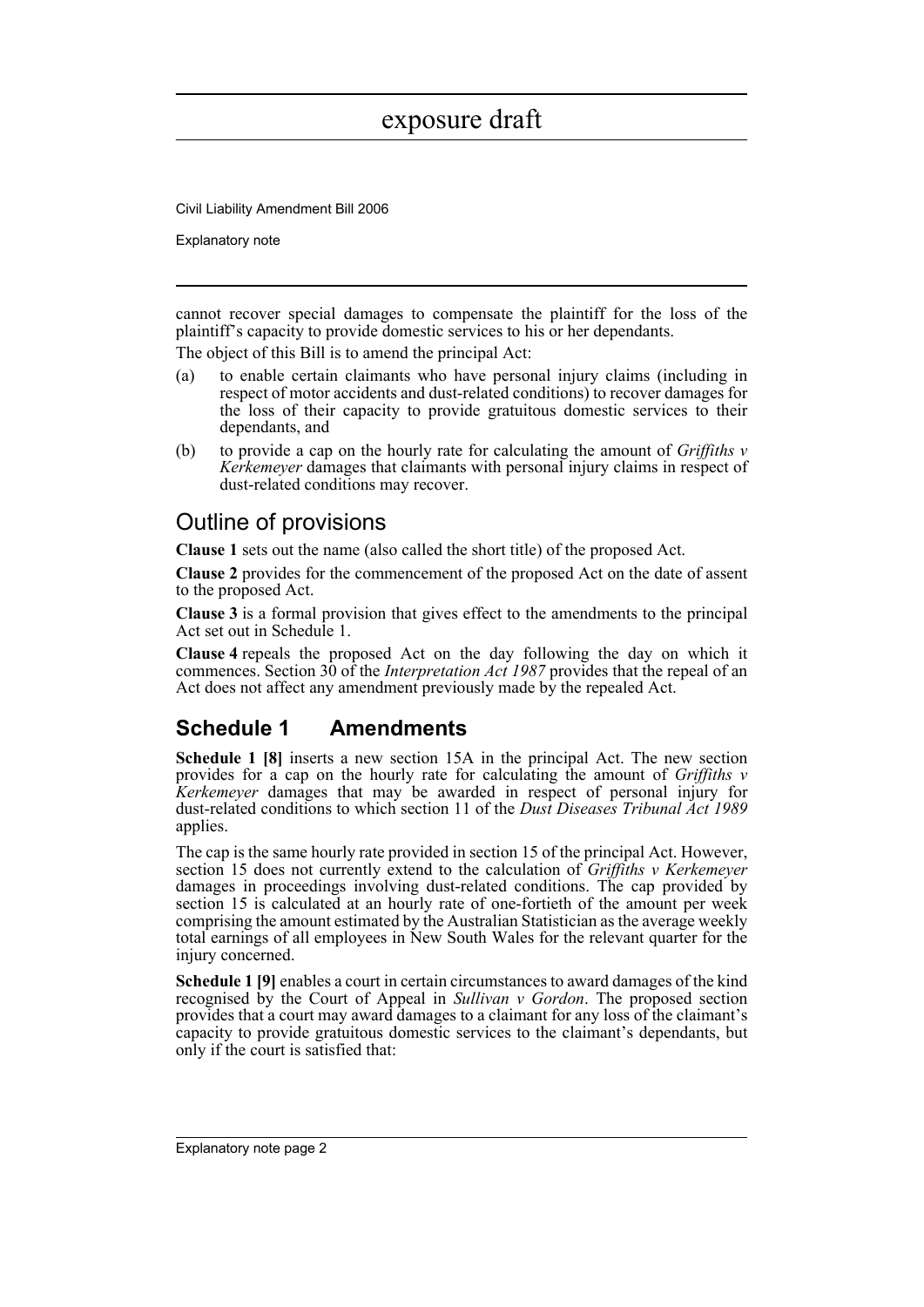Civil Liability Amendment Bill 2006

Explanatory note

- (a) the claimant provided the services to the claimant's dependants before the injury occurred, and
- (b) the claimant's dependants were not (or will not be) capable of performing the services themselves by reason of their age or physical or mental incapacity, and
- (c) there is a reasonable expectation that, but for the injury to which the damages relate, the claimant would have provided the services to the claimant's dependants:
	- (i) for at least 9 hours per week, and
	- (ii) for a period of at least 6 consecutive months, and
- (d) there will be a need for the services to be provided for those hours per week and that consecutive period of time and that need is reasonable in all the circumstances.

For the purposes of the proposed section, the *dependants* of a claimant are defined to mean any persons who are wholly or partly dependent on the claimant at the time of the injury. The term *gratuitous domestic services* is defined to mean services of a domestic nature for which the person providing the service has not been paid or is not liable to be paid.

The proposed section also imposes a cap on the hourly rate for calculating the amount of such damages that is the same as that provided by section 15 of the principal Act and proposed section 15A.

The proposed section also makes it clear that such damages are not available if the claimant or dependant has previously recovered damages for the loss.

The amendments made to section 3B of the principal Act by **Schedule 1 [1] and [2]** will ensure that proposed section 15B will extend to the determination of civil liability for injury that results from a motor accident or a dust-related condition. However, the proposed section makes it clear that:

- (a) a claimant who is a participant in the Scheme under the proposed *Motor Accidents (Lifetime Care and Support) Act 2006* may not recover damages for his or her loss of capacity to provide gratuitous domestic services to dependants to the extent that those services are (or are to be) provided under the Scheme, and
- (b) a claimant may not recover damages for his or her loss of capacity to provide gratuitous domestic services to dependants to the extent that those services are paid for (or liable to be paid for) by an insurer under section 83 (Duty of insurer to make hospital, medical and other payments) of the *Motor Accidents Compensation Act 1999*.

**Schedule 1 [1], [3] and [5]–[7]** make amendments that are consequential on the insertion of proposed sections 15A and 15B in the principal Act.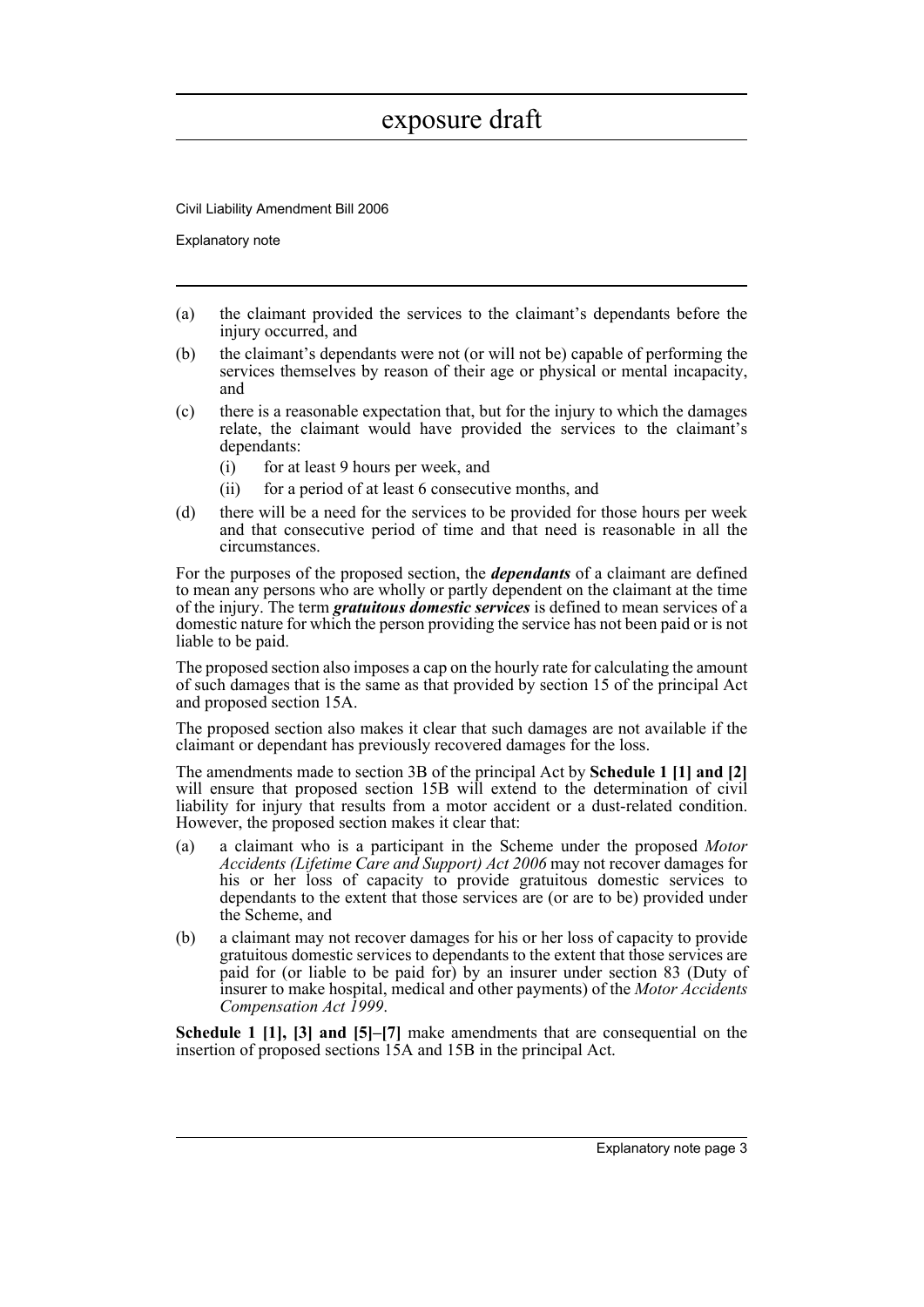Civil Liability Amendment Bill 2006

Explanatory note

**Schedule 1 [10]** amends section 18 (1) of the principal Act to provide that a court may not order the payment of interest on damages for the loss of a claimant's capacity to provide gratuitous domestic services to the claimant's dependants. The amendment also makes it clear that the current prohibition on the payment of such interest on awards of *Griffiths v Kerkemeyer* damages does not extend to damages awarded in cases involving dust-related conditions. **Schedule 1 [4] and [11]** make consequential amendments to sections 3B and 18 respectively.

**Schedule 1 [12]** amends clause 1 of Schedule 1 to the principal Act to enable the Governor to make regulations of a savings or transitional nature consequent on the enactment of the proposed Act.

**Schedule 1 [13]** inserts a new Part in Schedule 1 to the principal Act that contains savings and transitional provisions consequent on the enactment of the proposed Act. In particular, it provides that proposed sections 15A and 15B extend to the determination of civil liability in any proceedings commenced (but not finally determined) before the day on which the proposed section concerned commences.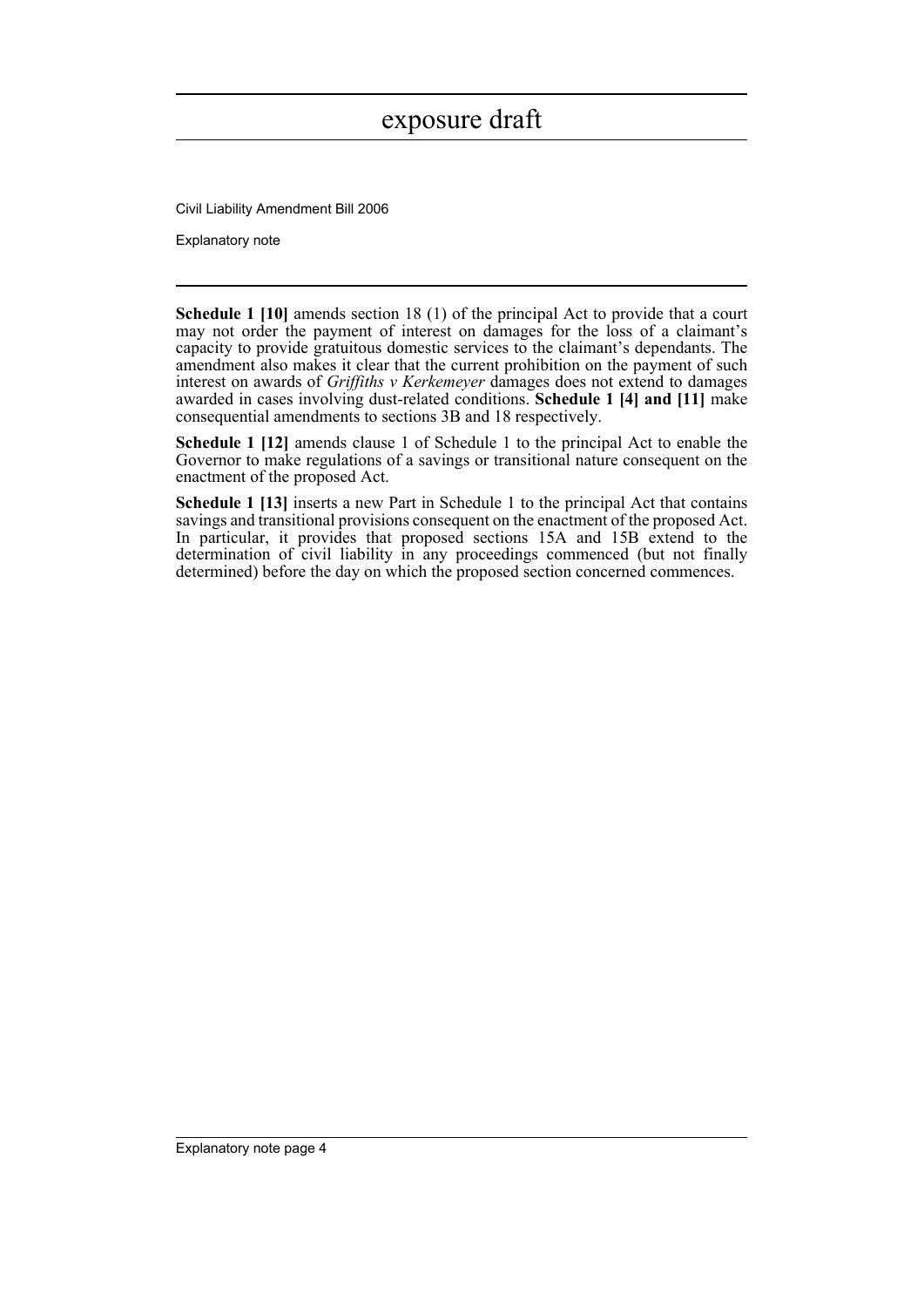

New South Wales

# **Civil Liability Amendment Bill 2006**

## **Contents**

|   |                                               | Page |
|---|-----------------------------------------------|------|
|   | Name of Act                                   |      |
|   | Commencement                                  |      |
|   | 3 Amendment of Civil Liability Act 2002 No 22 |      |
| 4 | Repeal of this Act                            |      |
|   | Schedule 1 Amendments                         |      |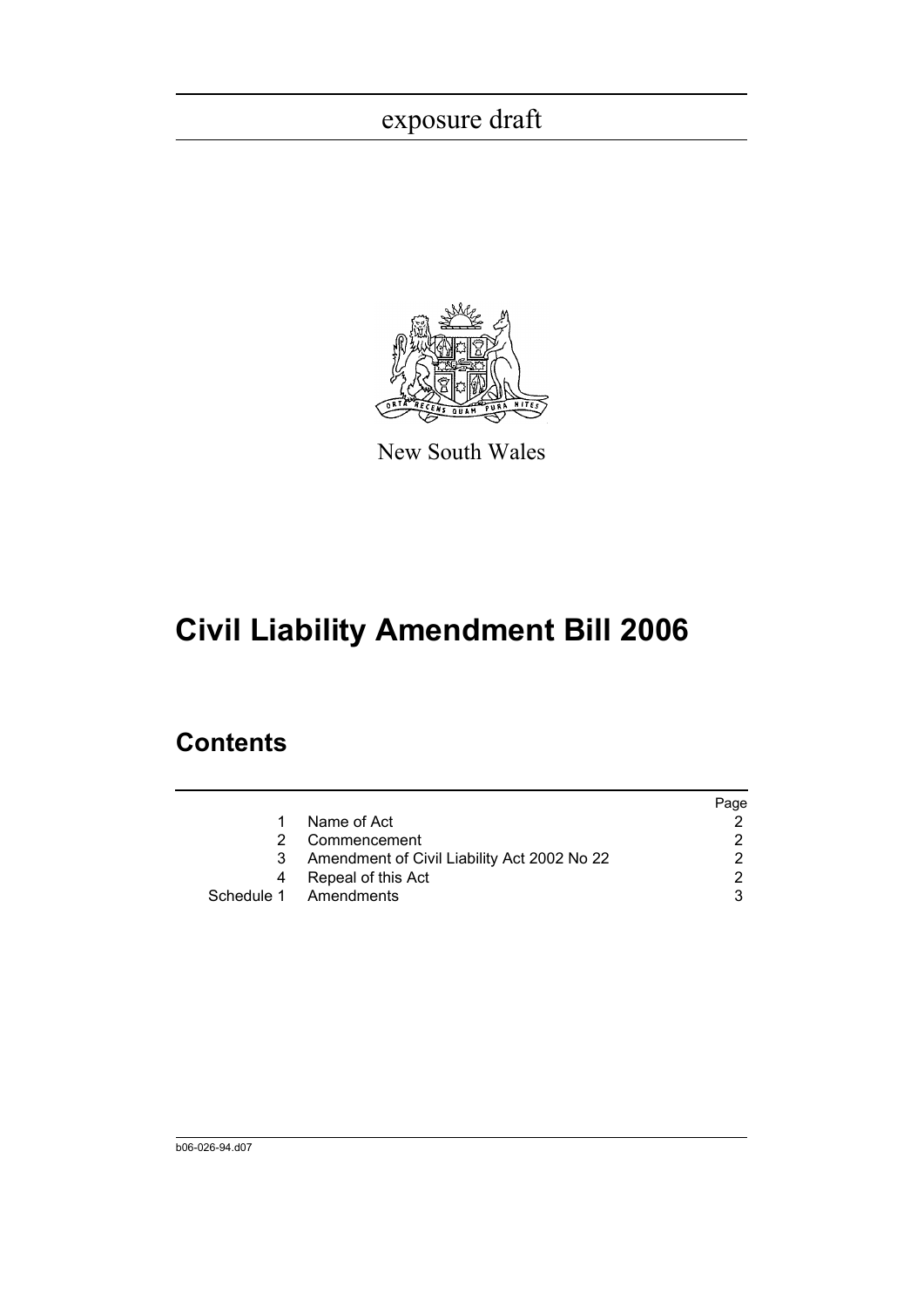Civil Liability Amendment Bill 2006

Contents

Page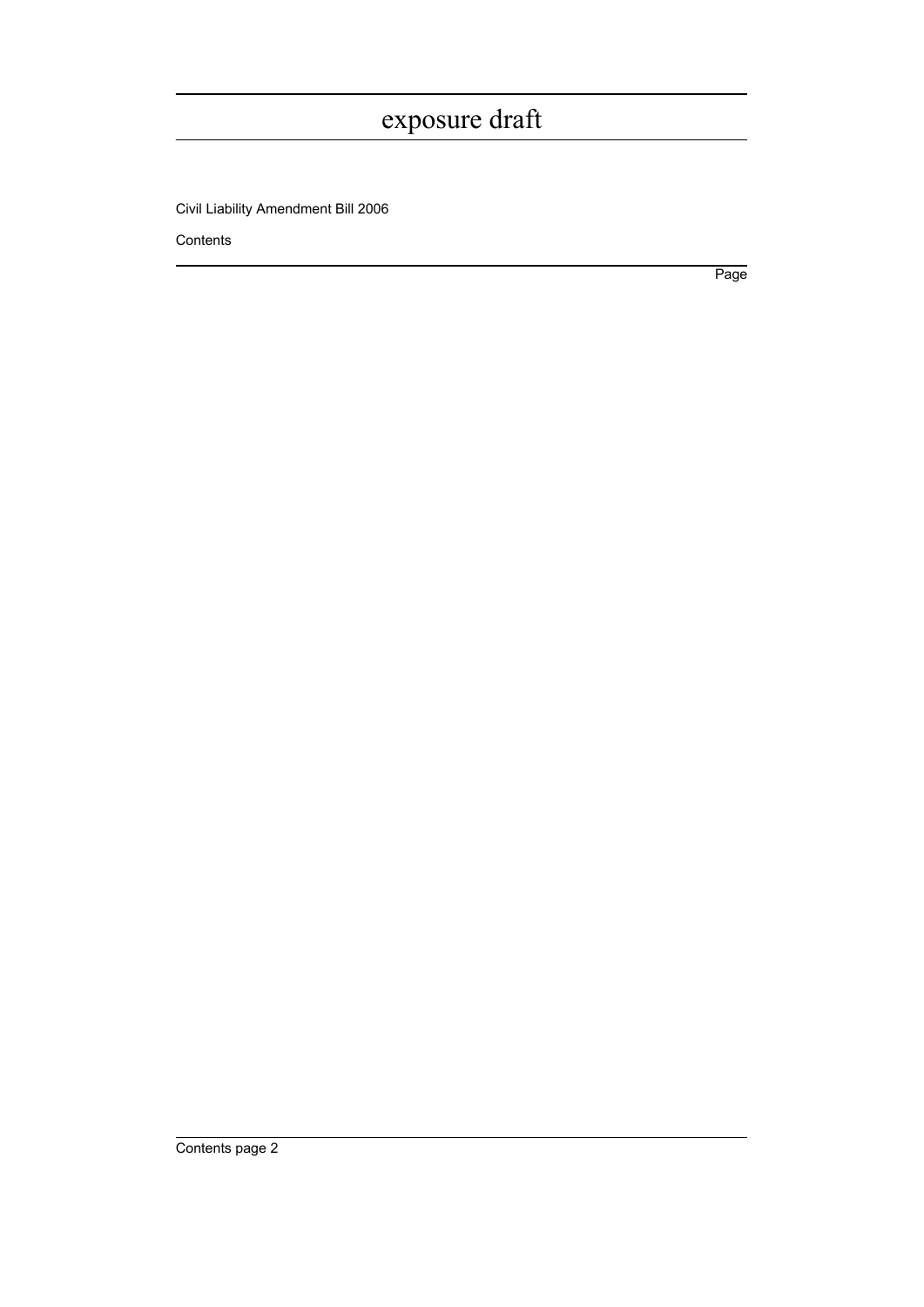

New South Wales

# **Civil Liability Amendment Bill 2006**

No , 2006

### **A Bill for**

An Act to amend the *Civil Liability Act 2002* to make further provision with respect to damages for gratuitous attendant care services and for loss of capacity to provide domestic services; and for other purposes.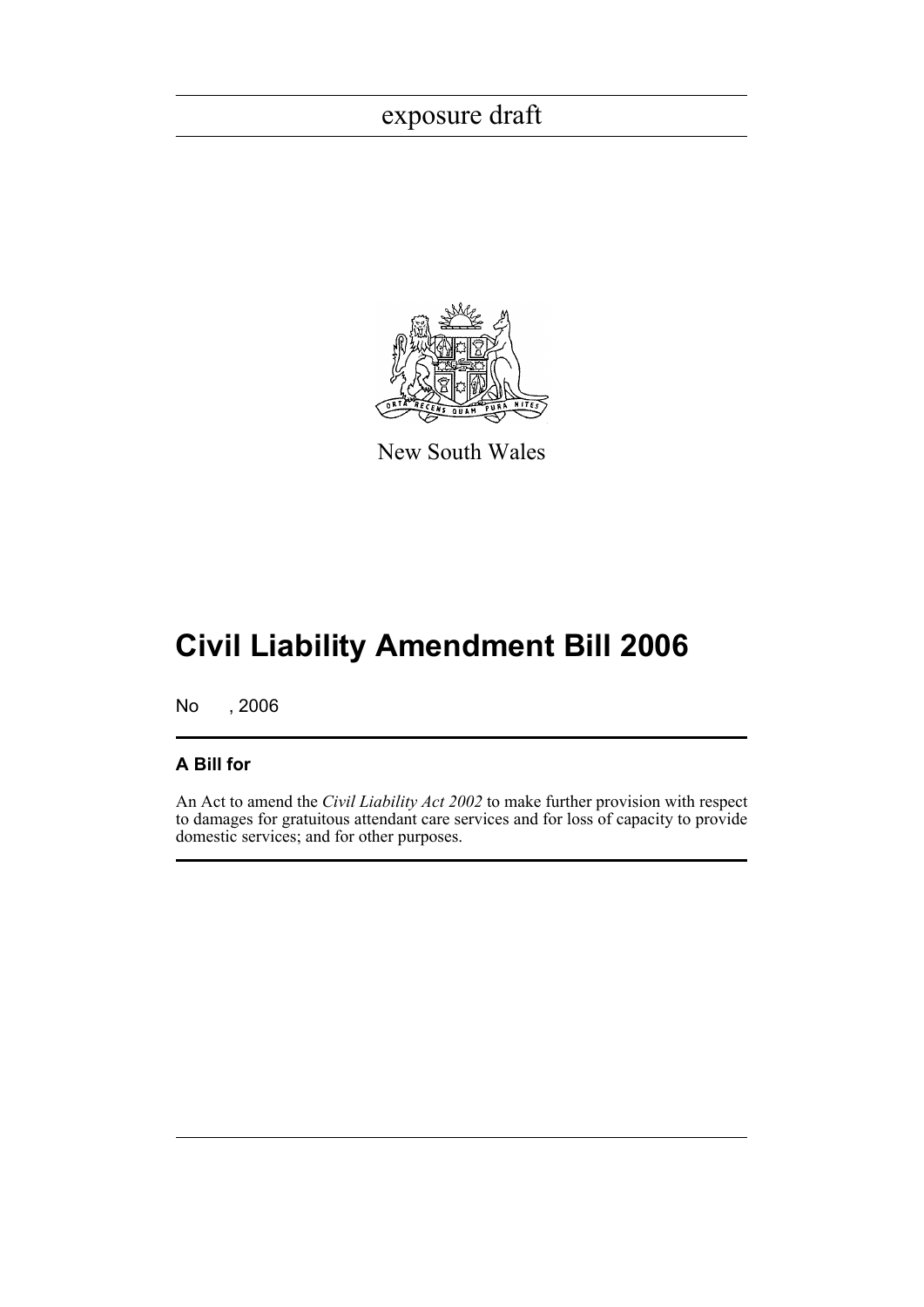Clause 1 Civil Liability Amendment Bill 2006

#### <span id="page-7-0"></span>**The Legislature of New South Wales enacts:**

#### **1 Name of Act**

This Act is the *Civil Liability Amendment Act 2006*.

#### <span id="page-7-1"></span>**2 Commencement**

This Act commences on the date of assent to this Act.

### <span id="page-7-2"></span>**3 Amendment of Civil Liability Act 2002 No 22**

The *Civil Liability Act 2002* is amended as set out in Schedule 1.

#### <span id="page-7-3"></span>**4 Repeal of this Act**

- (1) This Act is repealed on the day following the day on which this Act commences.
- (2) The repeal of this Act does not, because of the operation of section 30 of the *Interpretation Act 1987*, affect any amendment made by this Act.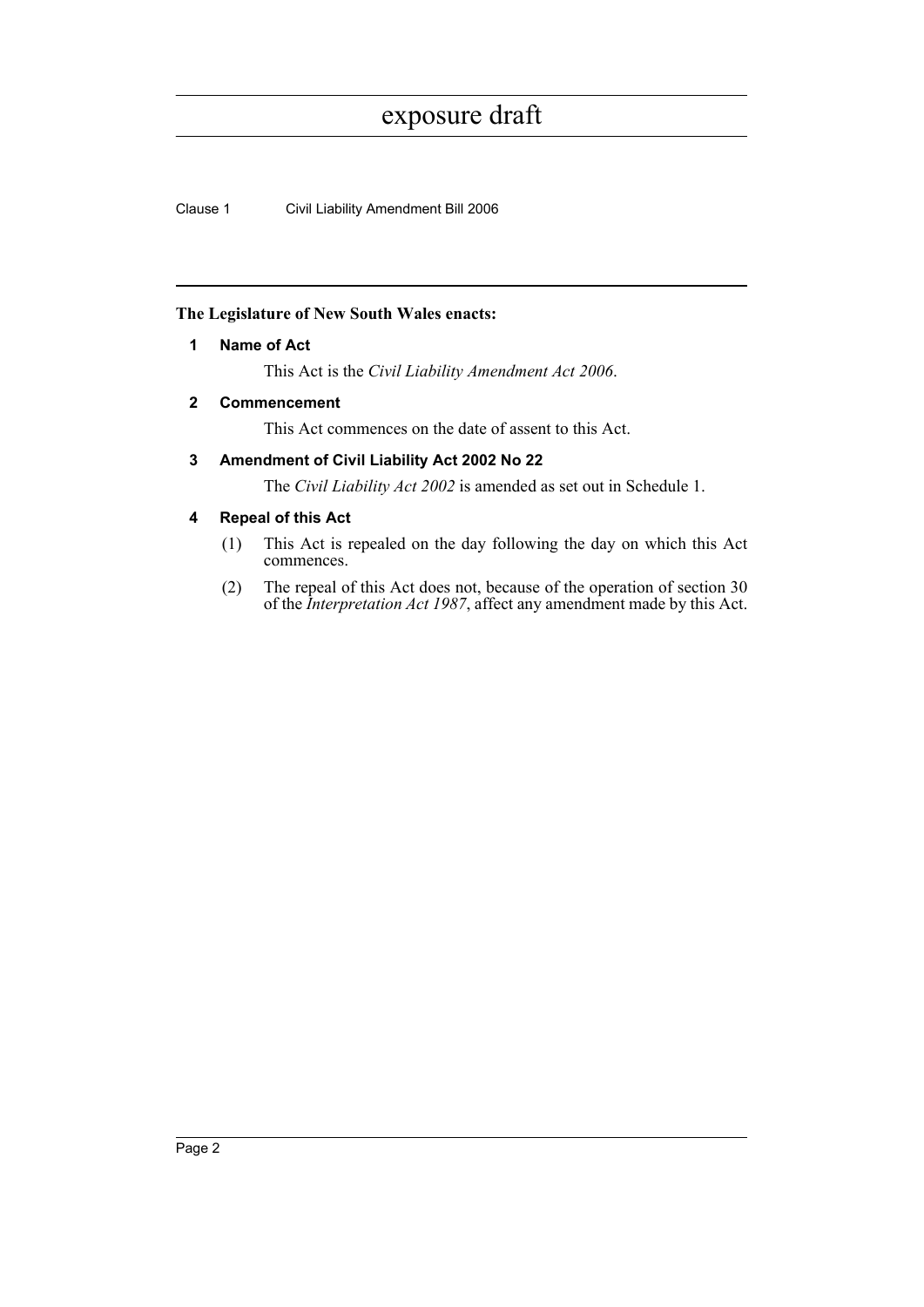Civil Liability Amendment Bill 2006

Amendments **Amendments** Schedule 1

### <span id="page-8-0"></span>**Schedule 1 Amendments**

(Section 3)

#### **[1] Section 3B Civil liability excluded from Act**

Insert "except sections 15A and 15B and section 18 (1) (in its application to damages for any loss of the kind referred to in section  $18(1)(c)$ " after "whole Act" in section  $3B(1)$  (b).

#### **[2] Section 3B (2) (a1)**

Insert after section 3B (2) (a):

(a1) section 15B (Damages for loss of capacity to provide domestic services),

#### **[3] Section 3B (2) (b)**

Omit "15A". Insert instead "15C".

#### **[4] Section 3B (2) (c1)**

Insert after section 3B (2) (c):

(c1) section 18 (1) (in its application to damages for any loss of the kind referred to in section 18 (1) (c)),

#### **[5] Section 15 Damages for gratuitous attendant care services: general**

Relocate the note at the end of the section to the end of subsection (3).

#### **[6] Section 15**

Insert at the end of the section:

**Note.** By reason of the operation of section 3B (1) (b), this section does not apply to the determination of civil liability in proceedings of the kind referred to in section 11 (Claims for damages for dust diseases etc to be brought under this Act) of the *Dust Diseases Tribunal Act 1989*.

Section 15A makes provision with respect to the determination of damages for gratuitous attendant care services in proceedings of the kind referred to in section 11 of the *Dust Diseases Tribunal Act 1989*.

#### **[7] Section 15A Damages for loss of superannuation entitlements**

Renumber as section 15C.

#### **[8] Section 15A**

Insert after section 15: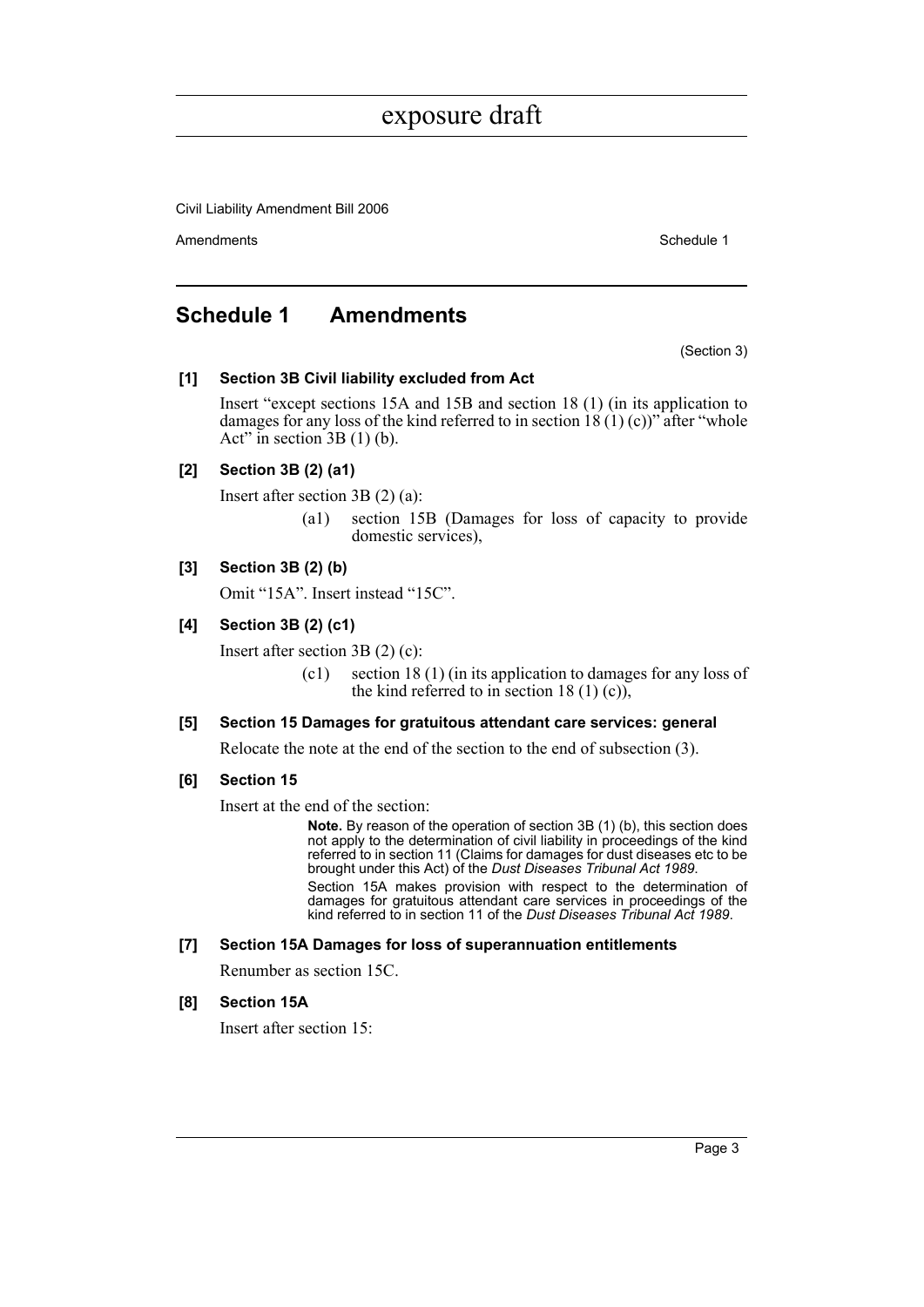Civil Liability Amendment Bill 2006

Schedule 1 Amendments

#### **15A Damages for gratuitous attendant care services: dust-related conditions**

- (1) This section applies to the determination of civil liability for damages for gratuitous attendant care services in proceedings of the kind referred to in section 11 (Claims for damages for dust diseases etc to be brought under this Act) of the *Dust Diseases Tribunal Act 1989*.
- (2) The amount of damages that may be awarded for gratuitous attendant care services in proceedings referred to in subsection (1) must not exceed the amount calculated at the same hourly rate as that provided by section 15 (5) regardless of the number of hours involved.
- (3) Except as provided by this section, nothing in this section affects any other law relating to the value of attendant care services.
- (4) In this section, *attendant care services* and *gratuitous attendant care services* have the same meanings as they have in section 15.

#### **[9] Section 15B**

Insert before section 15C (as renumbered by item [7]):

#### **15B Damages for loss of capacity to provide domestic services**

(1) In this section:

*dependants*, in relation to a claimant, means any persons who are wholly or partly dependent on the claimant at the time of the injury.

*gratuitous domestic services* means services of a domestic nature for which the person providing the service has not been paid or is not liable to be paid.

- (2) Damages may be awarded to a claimant for any loss of the claimant's capacity to provide gratuitous domestic services to the claimant's dependants, but only if the court is satisfied that:
	- (a) the claimant provided the services to the claimant's dependants before the injury occurred, and
	- (b) the claimant's dependants were not (or will not be) capable of performing the services themselves by reason of their age or physical or mental incapacity, and
	- (c) there is a reasonable expectation that, but for the injury to which the damages relate, the claimant would have provided the services to the claimant's dependants:
		- (i) for at least 9 hours per week, and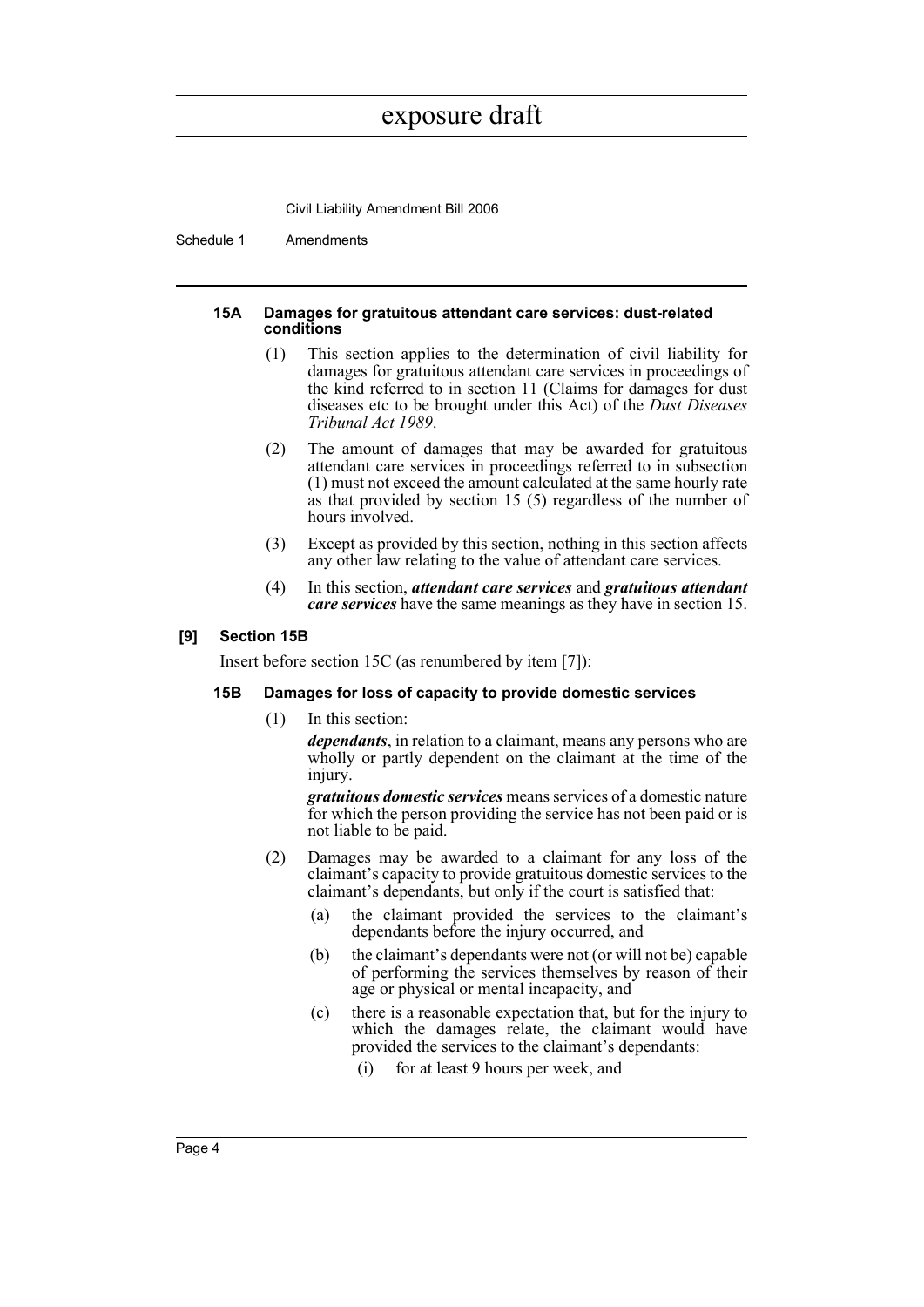Civil Liability Amendment Bill 2006

Amendments **Amendments** Schedule 1

- (ii) for a period of at least 6 consecutive months, and
- (d) there will be a need for the services to be provided for those hours per week and that consecutive period of time and that need is reasonable in all the circumstances.

**Note.** Section 18 provides that a court cannot order the payment of interest on damages awarded for any loss of capacity of a claimant to provide gratuitous domestic services to the claimant's dependants.

- (3) The amount of damages that may be awarded for any loss of the claimant's capacity to provide gratuitous domestic services must not exceed the amount calculated at the same hourly rate as that provided by section 15 (5) regardless of the number of hours involved.
- (4) In determining the amount of damages (if any) to be awarded to a claimant for any loss of the claimant's capacity to provide gratuitous domestic services to the claimant's dependants, a court:
	- (a) may only award damages for that loss in accordance with the provisions of this section, and
	- (b) must not include in any damages awarded to the claimant for non-economic loss a component that compensates the claimant for the loss of that capacity.
- (5) A claimant may not be awarded damages for any loss of the claimant's capacity to provide gratuitous domestic services to any dependant of the claimant if the dependant has previously recovered damages in respect of that loss of capacity.
- (6) A person (including a dependant of a claimant) may not be awarded damages for a loss sustained by the person by reason of the claimant's loss of capacity to provide gratuitous domestic services if the claimant has previously recovered damages in respect of that loss of capacity.
- (7) If a claimant is a participant in the Scheme under the *Motor Accidents (Lifetime Care and Support) Act 2006*, damages may not be awarded to the claimant under this section in respect of any loss of the claimant's capacity to provide gratuitous domestic services to the claimant's dependants while the person is a participant in the Scheme if (and to the extent that):
	- (a) the loss resulted from the motor accident injury (within the meaning of that Act) in respect of which the claimant is a participant in that Scheme, and
	- (b) the treatment and care needs (within the meaning of that Act) of the claimant that are provided for or are to be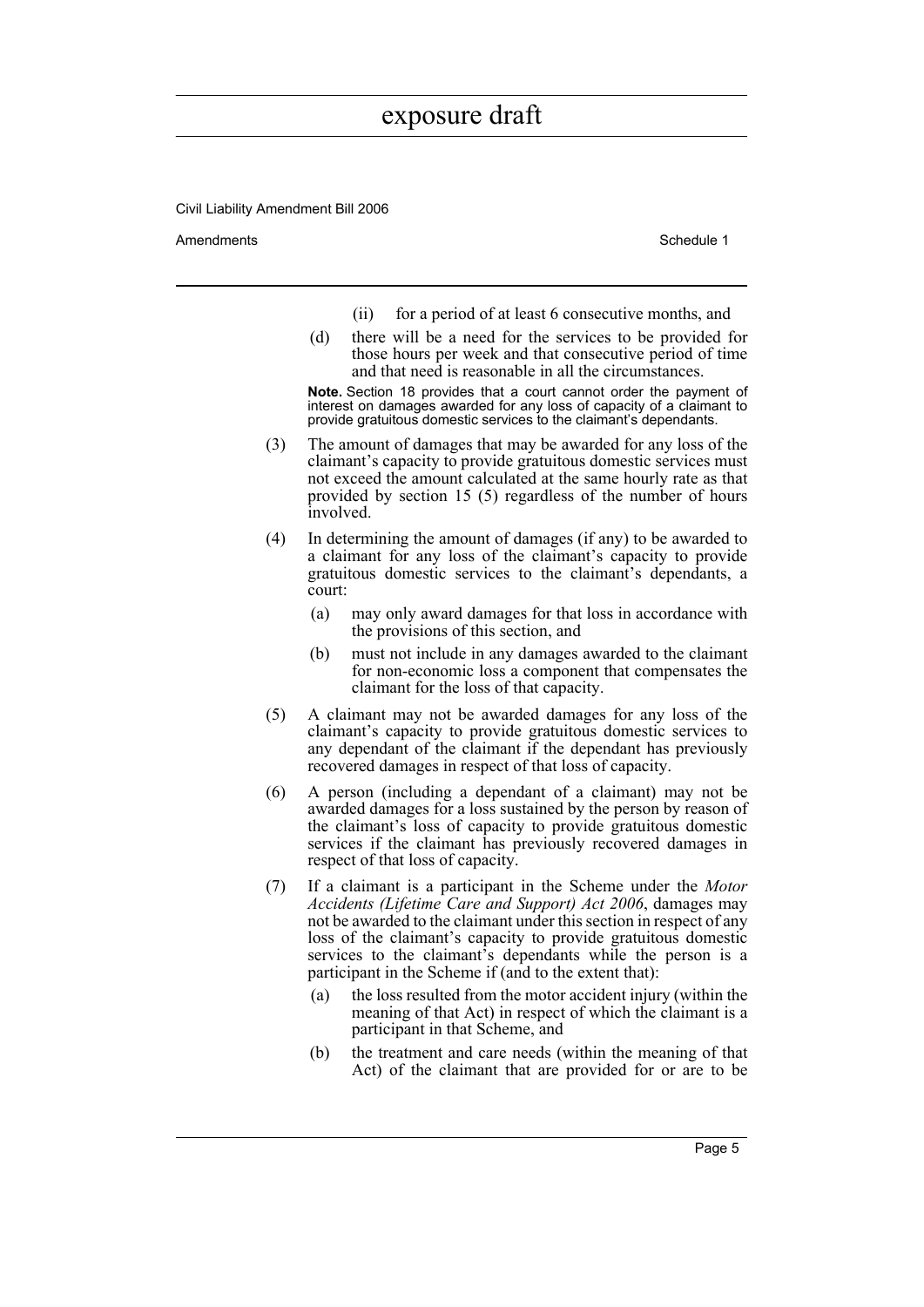Civil Liability Amendment Bill 2006

Schedule 1 Amendments

provided under the Scheme include the provision of such domestic services to the claimant's dependants.

- (8) Damages may not be awarded to a claimant under this section in respect of any loss of the claimant's capacity to provide gratuitous domestic services to the claimant's dependants if (and to the extent that):
	- (a) the loss resulted from an injury caused by a motor accident (within the meaning of the *Motor Accidents Compensation Act 1999*), and
	- (b) an insurer has made, or is liable to make, payments to or on behalf of the claimant for such services under section 83 (Duty of insurer to make hospital, medical and other payments) of that Act.
- (9) In determining the value of any gratuitous domestic services that a claimant has lost the capacity to provide, the court must take into account:
	- (a) the extent of the claimant's capacity to provide the services before the claimant sustained the injury that is the subject of the claim, and
	- (b) the vicissitudes or contingencies of life for which allowance is ordinarily made in the assessment of damages.

#### **[10] Section 18 Interest on damages**

Omit section 18 (1). Insert instead:

- (1) A court cannot order the payment of interest on damages awarded for any of the following:
	- (a) non-economic loss,
	- (b) gratuitous attendant care services as defined in section 15 (other than gratuitous attendant care services to which section 15A applies),
	- (c) loss of a claimant's capacity to provide gratuitous domestic services to the claimant's dependants (as provided by section 15B).

### **[11] Section 18 (2)**

Omit "(other than damages for non-economic loss or gratuitous attendant care services)".

Insert instead "(other than damages in respect of which a court cannot order the payment of interest under subsection  $(1)$ )".